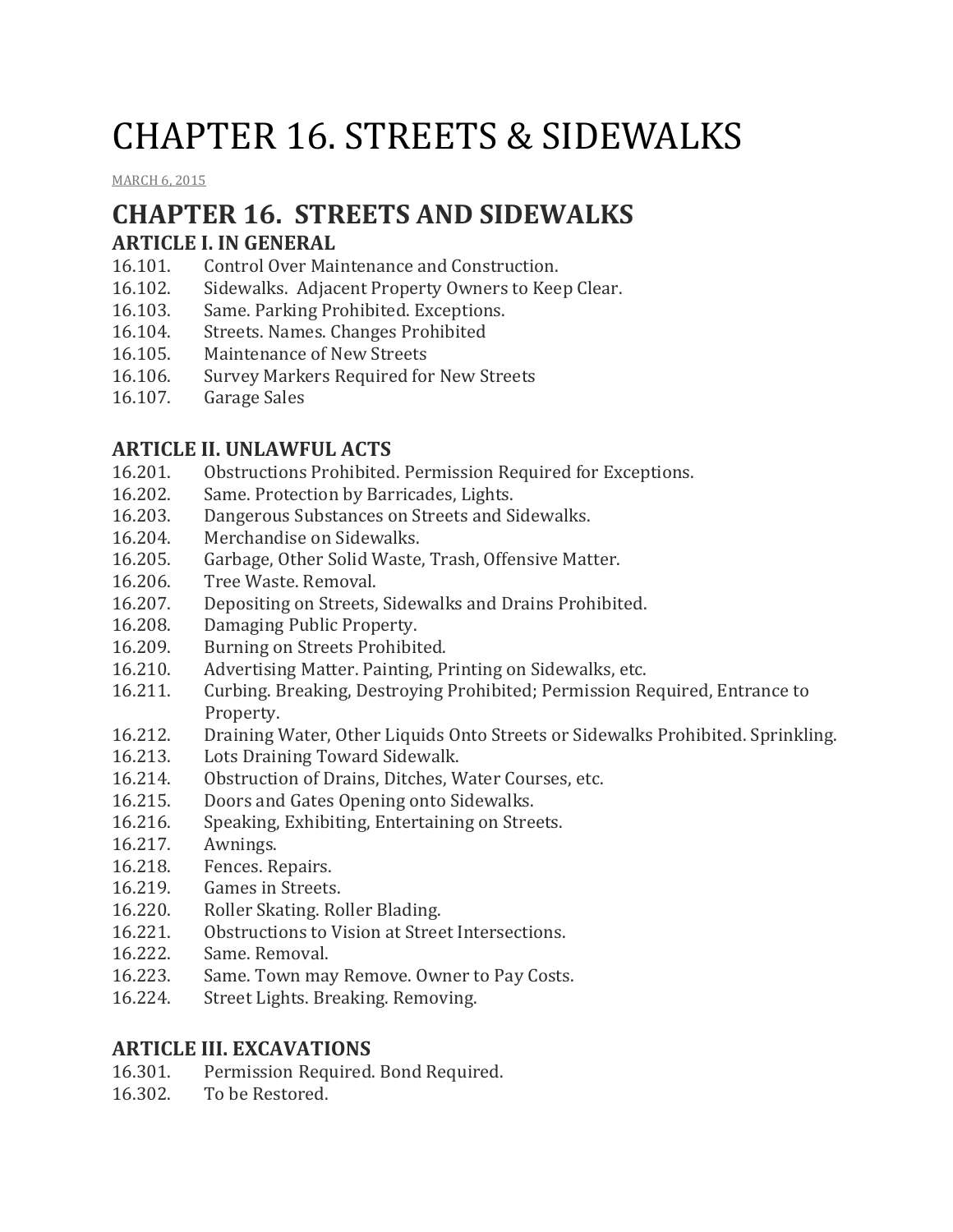- 16.303. Failure.
- 16.304. Danger Signals Required. Lights Required.
- 16.305. Same. Removal.

#### **ARTICLE IV. LITTERING**

- 16.401. Prohibited.
- 16.402. Duty of Business Owners, Occupants.
- 16.403. Duty of Customer.

#### **ARTICLE V. PENALTIES**

16.501. Penalty.

### **CHAPTER 16. STREETS AND SIDEWALKS**

Editor's Note. This article derives from portions of Title 5, Chapter 27 of the 1976 South Carolina Code of Laws; and generally accepted municipal practices. (See §5.301, this code, for house numbering.)

#### **ARTICLE I. IN GENERAL**

#### **16.101. CONTROL OVER MAINTENANCE AND CONSTRUCTION.**

- a. The Council shall approve the maintenance of streets.
- b. This section shall not apply to streets under the supervision and control of SCDOT or Spartanburg County.

#### **16.102. SIDEWALKS. ADJACENT PROPERTY OWNERS TO KEEP CLEAR.**

It shall be the duty of all owners of real estate within the corporate limits to keep the sidewalks adjoining their real estate clear and free from grass, weeds, trash and garbage. Sidewalks shall be cleared and the grass and weeds cut and removed.

#### **16.103. SAME. PARKING PROHIBITED. EXCEPTIONS.**

- a. No vehicles shall be parked on any sidewalk.
- b. Exceptions may be made when it is necessary to avoid traffic or when directed by a police officer or a traffic control device. (1976 SC Code 56-5-2530)

#### **16.104. STREETS. NAMES. CHANGES PROHIBITED.**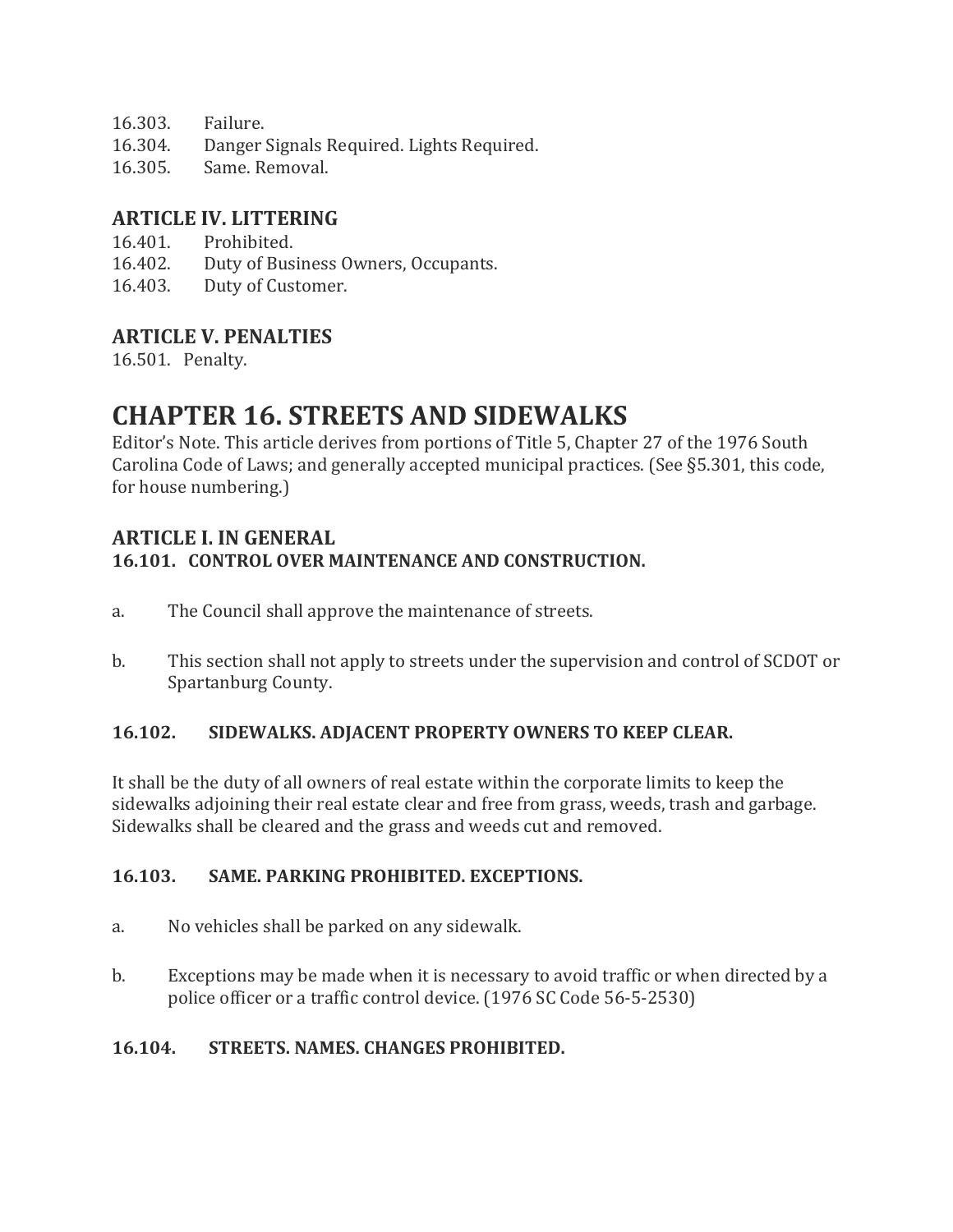- a. No person shall name any currently unnamed street or change the name of any existing street except by authority of the Council.
- b. It shall be unlawful for any person to lay out any new street within the municipality without first procuring from the Council approval of the names to be assigned to such new street.

#### **16.105. MAINTENANCE OF NEW STREETS.**

- a. When any application is made to the Council to assume the maintenance of any proposed new street, the following requirements shall be complied with:
- b. The right-of-way shall be furnished with a minimum width of sixty (60) feet.
- c. Plans and profiles for the proposed street shall be submitted to the Council for review and approval.
- d. When plans and profiles are approved by the Council, the applicant shall cause the street to be constructed to line and grade, the necessary drainage structures installed and adequate inlet and outlet ditches constructed in a manner approved by Council. The approved construction plans shall be submitted to the Council at the time the request to accept the street for maintenance is made.

#### **16.106. SURVEY MARKERS REQUIRED FOR NEW STREETS.**

In order to avoid disputes which may arise concerning the boundaries of the streets of the town, any person conveying or dedicating any street to the town shall be required, either before or at the time of such dedication, to conduct a survey of said street by a registered land surveyor. A permanent survey marker shall be erected on each corner of said street at the point where it intersects with any other street.

#### **16.107. GARAGE SALES.**

All garage sales and yard sales in the town shall comply with the following regulations:

- 1. It shall be unlawful for any person to have a yard sale unless he owns property within the corporate limits and then only on his property, without obtaining a permit from the Town Clerk.
- 2. It shall be unlawful for any person, not a resident of the town, to have a yard sale within the town limits, unless a property owner gives permission but then only on that person's property.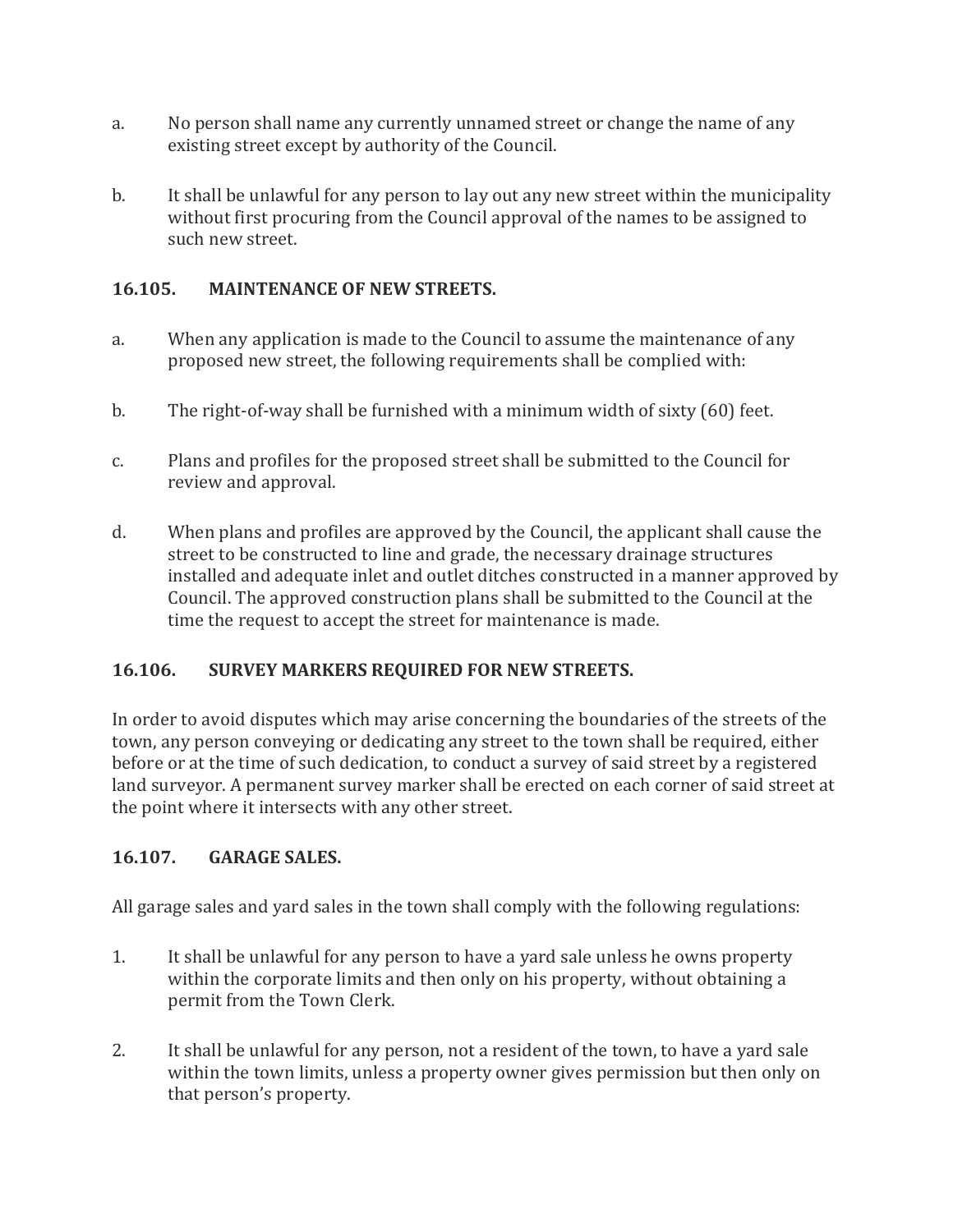#### **ARTICLE II. UNLAWFUL ACTS**

Editor's Note. This article derives from the 1976 South Carolina Code of Laws; and generally accepted municipal practices and appropriate state statutes.

#### **16.201. OBSTRUCTIONS PROHIBITED. PERMISSION REQUIRED FOR EXCEPTIONS.**

- a. It shall be unlawful for any person to interfere with, blockade or obstruct any pavements, walks, streets or paths in the city by placing or allowing to remain thereon any obstruction whatsoever in any manner as to create a hazard.
- b. It shall be unlawful for any person to place any obstruction upon or cause to be obstructed in any manner any street, sidewalk or public way or part thereof, so as to render the passage of persons, vehicles or other travel thereon difficult, inconvenient, dangerous or impossible.
- c. It shall be unlawful to obstruct or blockade any street, highway, public road or traveled place, or any part thereof, by placing or allowing to remain thereon any vehicle not in actual or immediate use, or any other article. This shall include building materials or any other obstruction whatsoever; provided that nothing herein contained shall deprive any person who may be in the process of construction, of the use of a number of feet, not exceeding twenty (20) feet.
- d. Any person building houses or other structures within the town may obtain from the Town Clerk permission for a partial and temporary use of the streets for building purposes.
- e. No permission shall be granted for the placing of a permanent obstruction on any street, highway or other public place.
- f. Any obstruction placed on any street, sidewalk or highway in violation of this section may be removed by police officers of the town or under their supervision.
- g. This section shall not apply to any employee of the municipality, county, state or public utility while such employee is immediately and actively engaged in the maintenance, improvement or construction a of street, sidewalk, public way or utilities.

#### **16.202. SAME. PROTECTION BY BARRICADES, LIGHTS.**

While the obstructions provided for in this article remain on any street, sidewalk, highway or other public place, suitable safeguards by day and by night shall be maintained by the contractor, owner or person in charge of the work, for the protection of the public, by roping off, using lanterns and other proper means.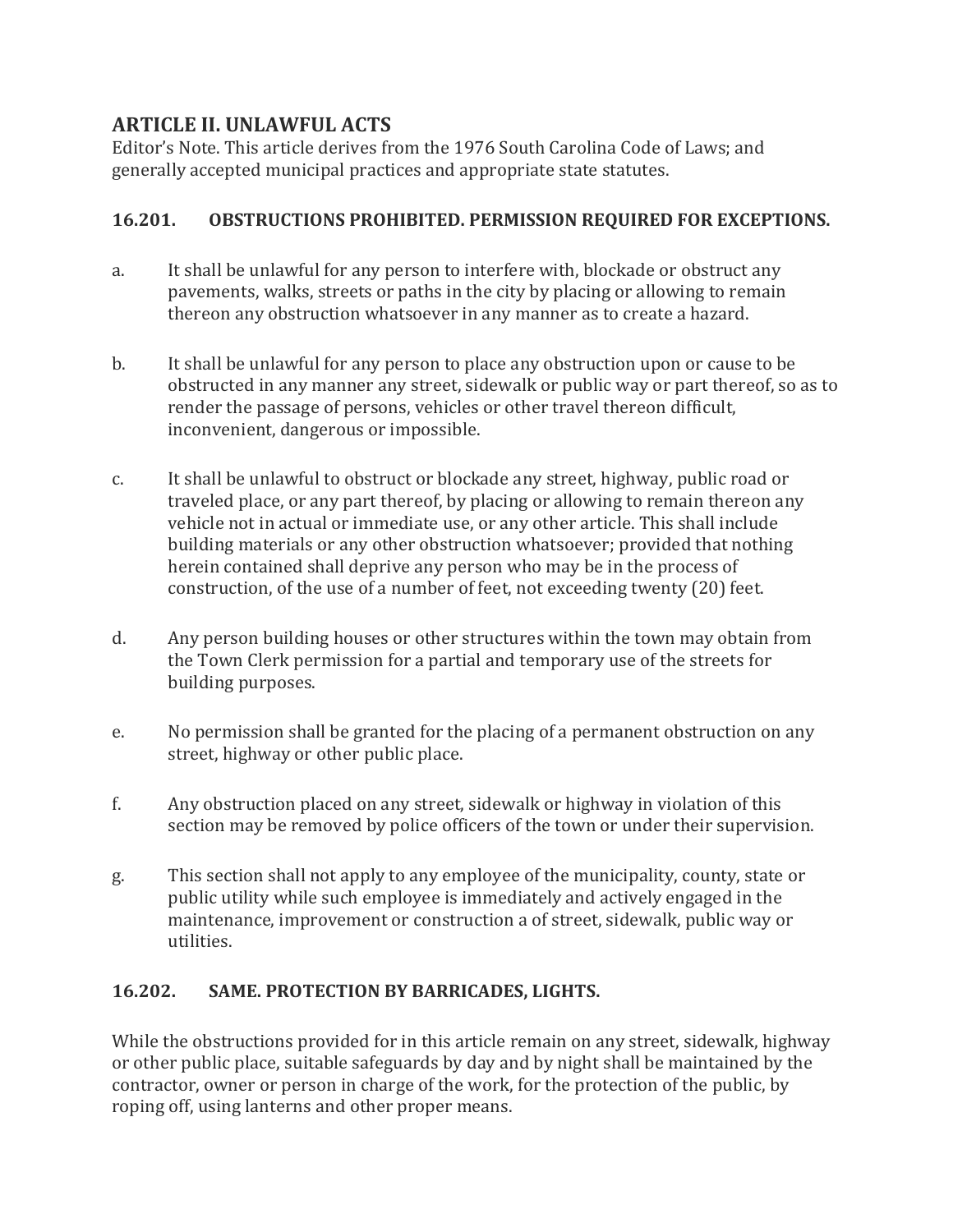#### **16.203. DANGEROUS SUBSTANCES ON STREETS OR SIDEWALKS.**

It shall be unlawful for any person to throw or place on any street or sidewalk any glass in any shape or form, tin cans, nails, brick, pieces of iron, sticks or any other substance likely to injure any person, animal or vehicle thereon. (1976 SC Code §57-7~20)

#### **16.204. MERCHANDISE ON SIDEWALKS.**

It shall be unlawful for any merchant to display merchandise on the streets or sidewalks subject to approval by the Council, it being the intent of the Council that the flow of traffic shall be unhindered by any display of merchandise.

#### **16.205. GARBAGE OTHER SOLID WASTE, TRASH, OFFENSIVE MATTER.**

It shall be unlawful for any person or persons to throw or cause to be thrown any garbage, other solid waste, trash or other offensive matter onto any sidewalk, street, lot or public place.

#### **16.206. TREE WASTE. REMOVAL.**

It shall be unlawful for any person trimming trees, on or over any street or sidewalk, to fail to remove promptly any branches, limbs or other waste caused by such cutting, trimming or digging.

#### **16.207. DEPOSITING ON STREETS, SIDEWALKS AND DRAINS PROHIBITED.**

- a. It shall be unlawful for any person to deposit, discard, dump, sweep or place any trash, garbage or matter or substance of any kind likely to cause injury to any person, animal or vehicle onto streets or sidewalks.
- b. This section shall apply to obstruction of any storm drain or ditches.

#### **16.208. DAMAGING PUBLIC PROPERTY.**

- a. It shall be unlawful for any person to damage, mutilate or deface any public property within the corporate limits.
- b. This section shall prohibit the erection of anything on public property, without permission of the Council.

#### **16.209. BURNING ON STREETS PROHIBITED.**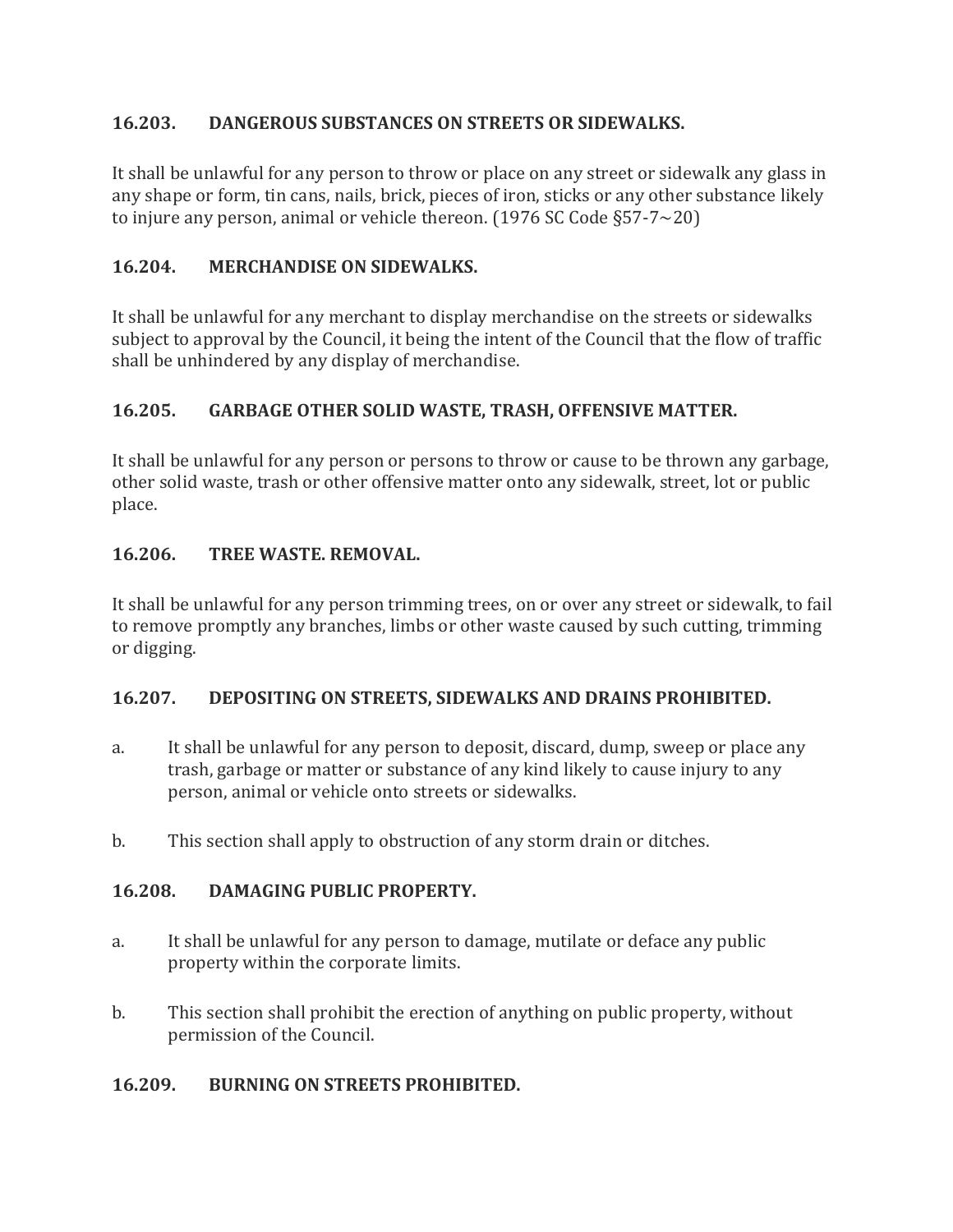It shall be unlawful for any person to burn any trash, garbage, leaves or refuse matter on the streets and sidewalks.

#### **16.210. ADVERTISING MATTER, PAINTING, PRINTING SIDEWALKS, ETC.**

No person shall print, paint or in any other way deface the sidewalks, streets, or other public property of the town for advertising or other purposes; provided however, that nothing herein contained shall be construed to prohibit SCDOT, the Police Department or any other department of the town from marking the sidewalks or streets for the purpose of controlling traffic or for any other town purpose.

#### **16.211. CURBING. BREAKING, DESTROYING PROHIBITED: PERMISSION REQUIRED. ENTRANCE TO PROPERTY.**

It shall be unlawful for any person to break or destroy the curbing of any street, deface the same or to construct any entrance into property on any paved streets, unless such person shall have first obtained permission therefore,

#### **16.212. DRAINING WATER. OTHER LIQUIDS ONTO STREETS OR SIDEWALKS PROHIBITED. SPRINKLING.**

- a. It shall be unlawful for any person to place, or cause to be deposited any slops, or decayed matter of any kind, from any store or residence or other building so that the same shall fall or flow upon any part of any street or sidewalk. This section shall include dish or foul water from a pit, sink, pipe, gutter or drain leading to a public street.
- b. It shall be unlawful for any person to build, construct, erect or maintain a house or building of any description in such manner that rain water may flow from the roof, eaves, cornices, gutters or other part thereof, down any sidewalk or street so as to cause holes, depressions, unevenness, gullies or other defect or damage to such sidewalk or street. (1976 SC Code 5-7-30)

#### **16.213. LOTS DRAINING TOWARD SIDEWALK.**

When required by the Council, every person owning any lot which drains toward a sidewalk, shall provide such suitable and proper drainage under such sidewalk as will deliver the gutter and drainage water from such lot to the drainage system of the adjoining streets. (1976 SC Code §5-7-30)

#### **16.214. OBSTRUCTION OF DRAINS, DITCHES, WATER COURSES. ETC.**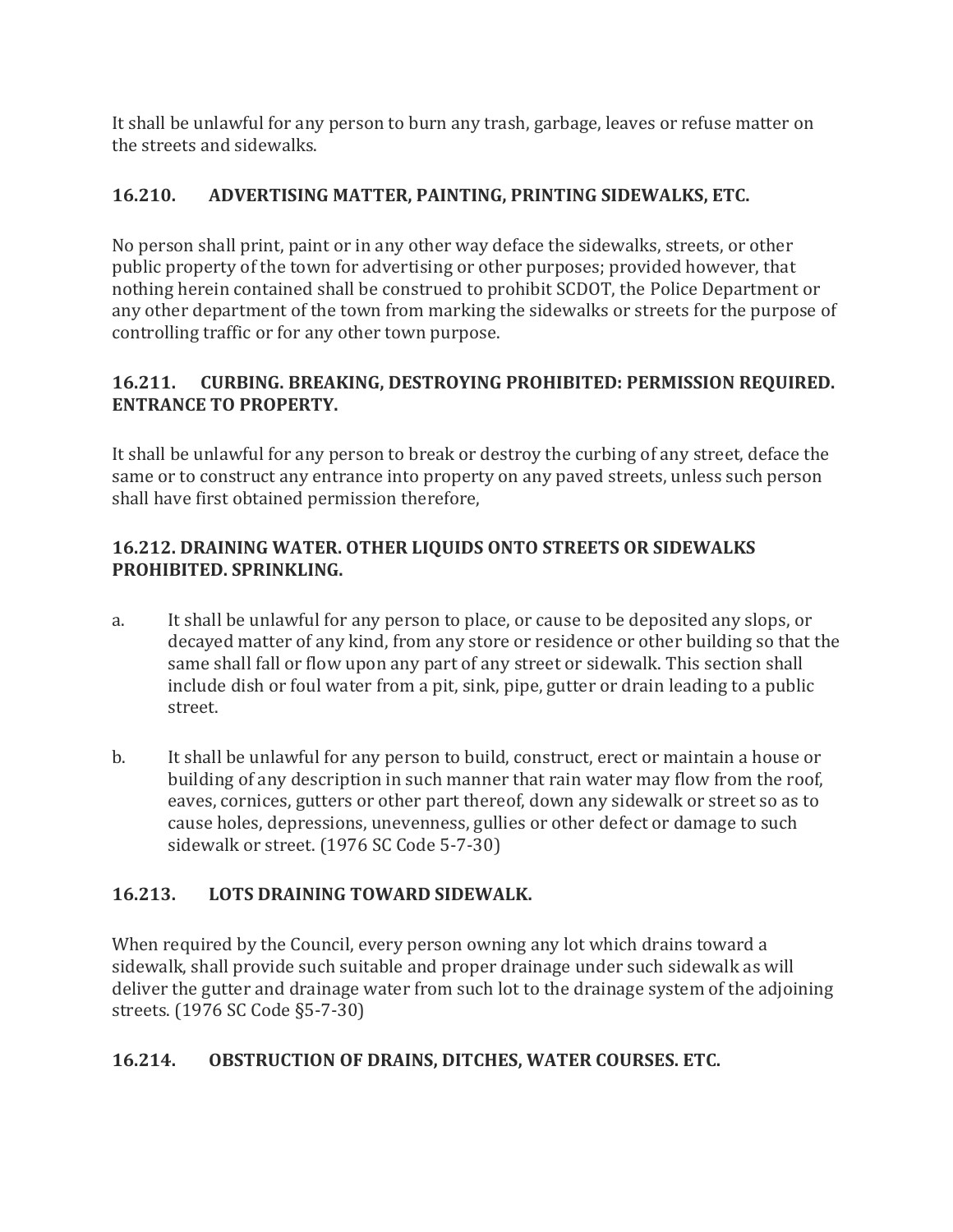It shall be unlawful for any person or persons to obstruct, or cause to be obstructed, any drains, ditches or water courses within the corporate limits. Every person owning, controlling or in possession of land, through which or through part of which a stream, ditch, gully or any natural drain runs, shall keep the bed of same free from obstructions. They shall not allow any growth of weeds or shrubbery on or along the banks thereof which will prevent sunlight from entering therein. When overflows or floods form pools or "back waters" therein, they shall be promptly drained.

#### **16.215. DOORS AND GATES OPENING ONTO SIDEWALKS.**

It shall be unlawful for any person or corporation to maintain any door or gate upon his premises so as to swing across or into any sidewalk or street. (1976 SC Code §5-7-30)

#### **16.216. SPEAKING. EXHIBITING, ENTERTAINING ON STREETS.**

No preaching, lecturing or speaking, exhibition or entertainment of any nature will be permitted on the streets, sidewalks or public ways of the town, unless the Chief of Police has been informed.

#### **16.217. AWNINGS.**

It shall be unlawful for any person to allow awnings to hang nearer to the surface of the sidewalk than seven (7) feet.

#### **16.218. FENCES. REPAIRS.**

It shall be unlawful for the owner or owners of lands, or lots of lands, within the corporate limits, to fail to keep in good repair the fences on same, which are adjacent to any street or alley. All dilapidated fences adjacent to streets or alleys are hereby declared a nuisance and may be removed by the town.

#### **16.219. GAMES IN STREETS.**

It shall be unlawful for any person to play football, baseball, basketball or other games in and upon any street, park or other public place in the town, except in the places provided therefore.

#### **16.220. ROLLER SKATING. ROLLER BLADING.**

a. It shall be unlawful for any person to skate on or to use roller skates or roller blades on the streets or sidewalks of the town; provided, however, that children may skate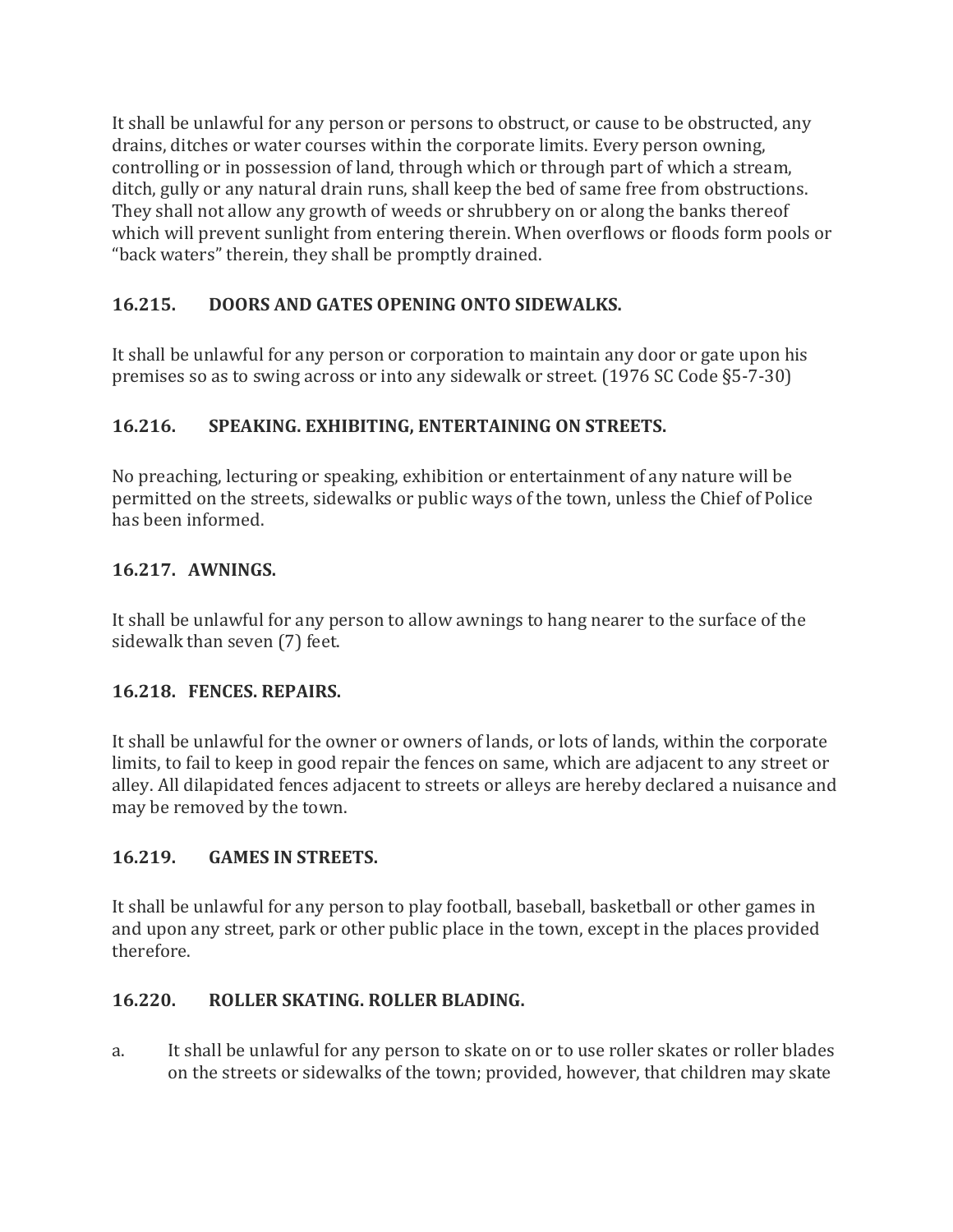on the sidewalk within the block in which they reside, but they shall not cross the street.

b. It shall be unlawful for anyone to ride a bicycle, tricycle, coaster, skateboard, roller skates, scooter or any other wheeled conveyance on a sidewalk in any area of the town zoned General Commercial District (C) or General Business District (C-I), except for the purpose of crossing the same when necessary; provided, however, that this section shall not apply to wheelchairs or other similar devices used by handicapped persons. (See also §18.213, this code for other prohibitions.)

#### **16.221. OBSTRUCTIONS TO VISION AT STREET INTERSECTIONS.**

On corner lots there shall be no obstruction to vision between a height of two (2) feet and a height of ten (10) feet measured above the average elevation of the existing surfaces of the intersecting streets at their center lines, within the area formed by joining points on the property lines, measured as follows:

- 1. On property lines abutting streets fifty (50) feet or less in right-of-way width, the points on the property lines shall be not less than twenty-five (25) feet from the lot corner.
- 2. On property lines abutting streets more than fifty (50) feet in right-of-way width, the points on the property lines shall be fifty (50) feet from the lot corner.

#### **16.222. SAME. REMOVAL.**

Whenever it shall be determined by the Council that there exists on any privately owned property, located at any street intersection, any tree, bush, shrubbery, plant, fence or other obstruction which obstructs the view of pedestrians or vehicular traffic, interferes with the safe and orderly movement of traffic or creates a dangerous condition, the owner or occupant of such property shall, within ten (10) days after official written notice, remove such obstruction.

#### **16.223. SAME. CITY MAY REMOVE. OWNER. TO PAY COSTS.**

If any such property owner shall fail or refuse to remove any such obstruction, after written notice to do so, as provided above, the costs of such removal shall be charged to the property owner. It shall be a lien on such property and shall be added to and payable with the taxes on such property.

#### **16.224. STREET LIGHTS. BREAKING, REMOVING.**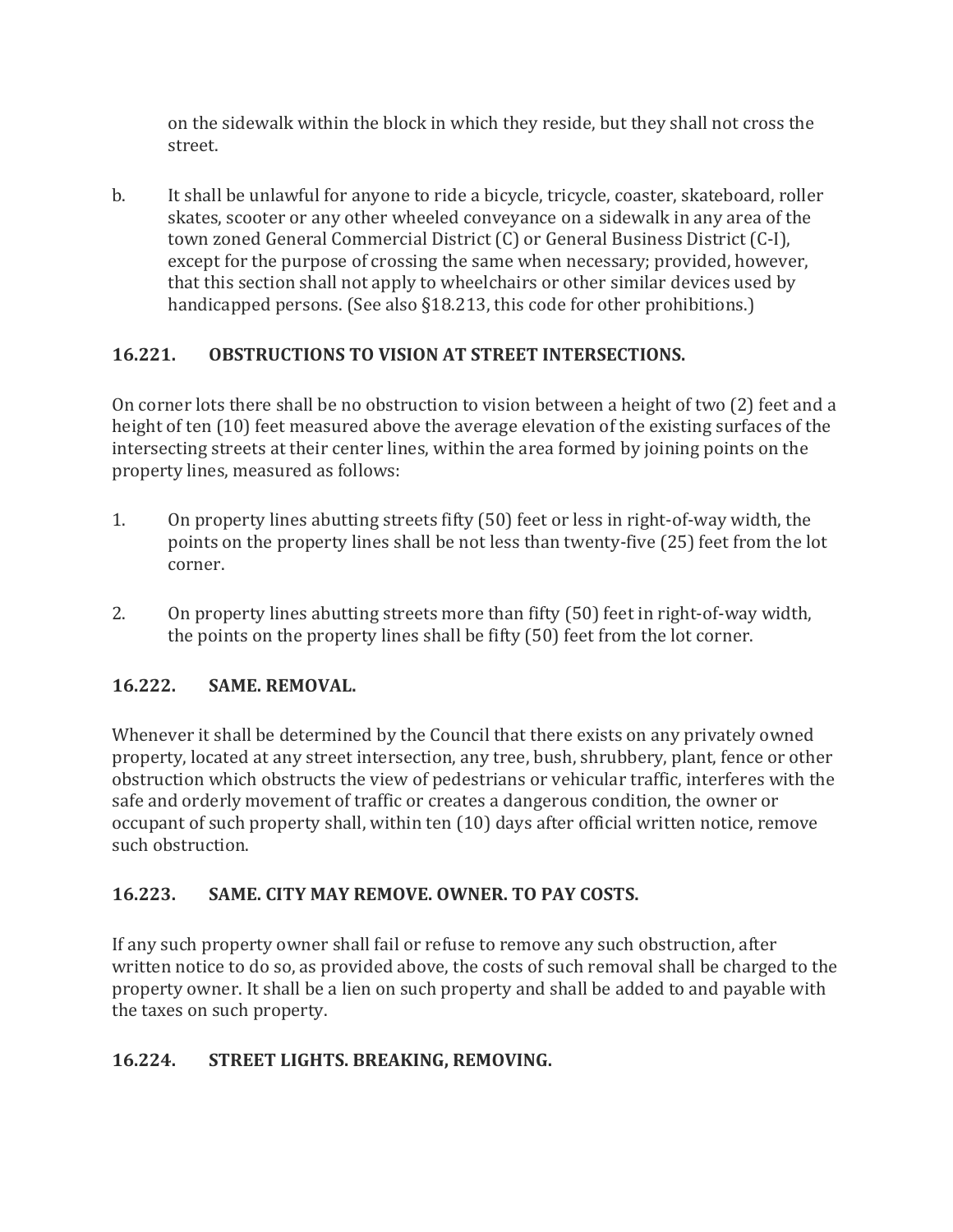It shall be unlawful for any person to break any lamp or electric light or to remove any electric light bulb or otherwise tamper with street lights.

#### **ARTICLE III. EXCAVATIONS**

Editor's Note. This article derives from appropriate state statutes and generally accepted municipal practices.

#### **16.301. PERMISSION REQUIRED. BOND REQUIRED.**

- a. It shall be unlawful for any person, firm or corporation to cut or excavate a street or sidewalk in the corporate limits without having first obtained permission therefore from the town or SCDOT, except in a bona fide emergency situation. (1976 SC Code §5-7-30)
- b. Before permission shall be granted for the opening or cutting of any street or sidewalk in the town, the person making application may be required to deposit with the town, a cash bond in a sum as may be estimated by the Council to insure the maintenance of lights and barricades during the period of construction work, the refilling of the opening and the replacing thereof.

#### **16.302. TO BE RESTORED.**

Any such cut or excavation shall be restored according to the standards of SCDOT within a period of twenty-four (24) hours. Upon request, special consideration may be granted by the town or SCDOT due to extreme weather conditions.

#### **16.303. FAILURE.**

In the event that said repair should sink or give away within one (1) year, it promptly shall be repaired by the person, firm, or corporation making the original cut or excavation within seventy-two (72) hours of being notified by the town and/or SCDOT.

#### **16.304. DANGER SIGNALS REQUIRED. LIGHTS REQUIRED.**

- a. It shall be unlawful for any person to allow any trench, ditch or excavation in any street, sidewalk or public place to remain open without a sufficient number of lights or other safety devices properly displayed around same as danger signals to prevent accidents to persons or property.
- b. Adequate lights shall be displayed at night.

#### **16.305. SAME. REMOVAL.**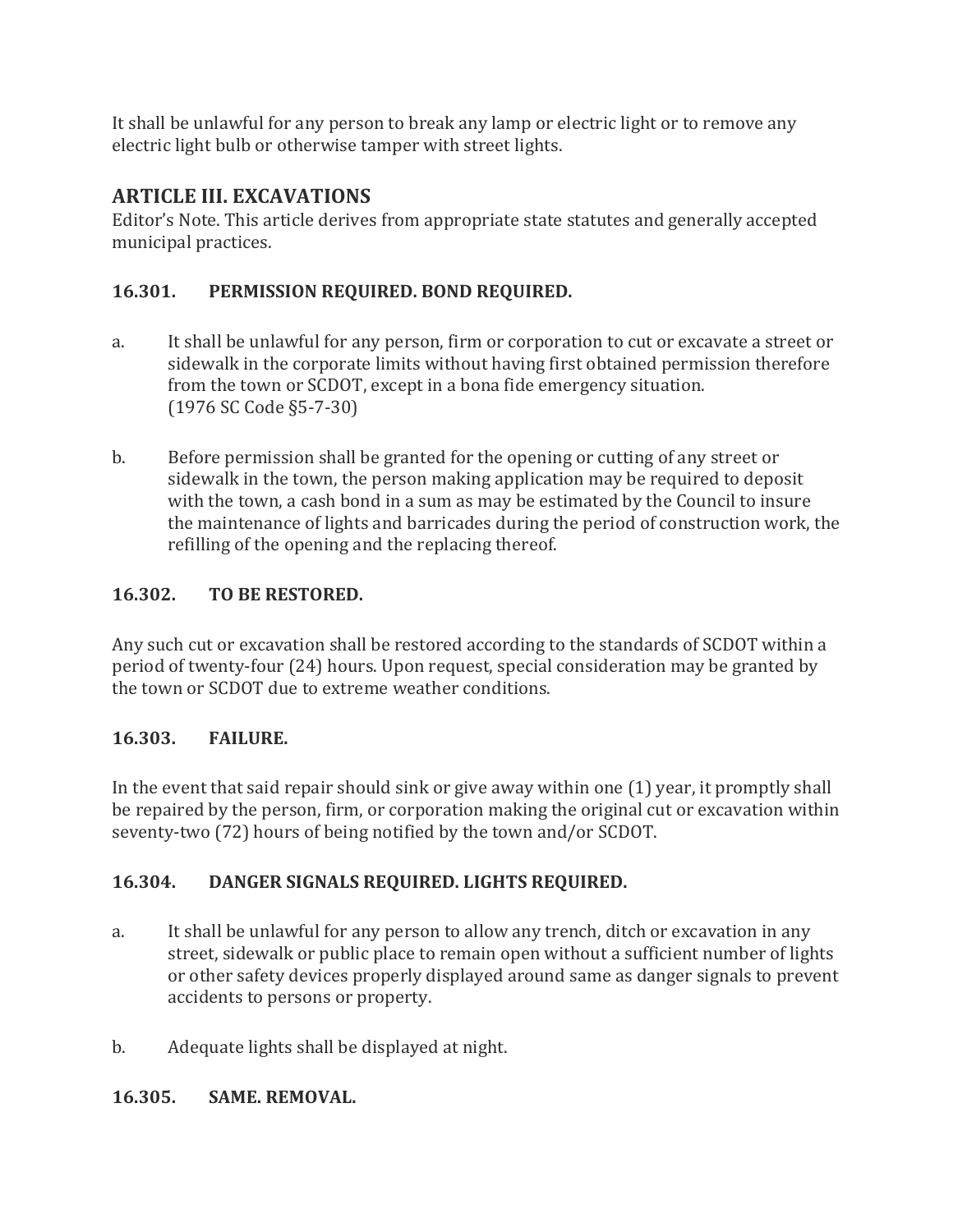It shall be unlawful for any person to remove or extinguish any warning device or light which may be placed as a signal during daylight hours, or at night, to warn persons of danger from ditches, trenches, building materials, scaffolds, excavations, impediments or obstacles of any description whatsoever.

#### **ARTICLE IV. LITTERING**

Editor's Note. This article derives from generally accepted municipal practices.

#### **16.401. PROHIBITED.**

It shall be unlawful for any person to throw, drop, cast or deposit upon any street, alley, sidewalk or any yard or premises, public or private, any filth of any kind, or cans, paper, trash, paper containers, rubbish, bottles or any other form of litter or waste matter.

#### **16.402. DUTY OF BUSINESS OWNERS, OCCUPANTS.**

- a. The owner or occupant of any store or other place of business situated within the town shall exercise reasonable diligence at all times to keep his premises clear of wastepaper, wrapping paper, paper napkins, cartons, package containers and other used or waste material thrown or left on said premises by his customers, and to take reasonable measures to prevent same from drifting or blowing to adjoining premises.
- b. Receptacles of sufficient size and number shall be placed on the premises accessible to the customers of such business where the above referred to articles of waste may be disposed of.
- c. Each and every business establishment shall place upon its premises in a conspicuous place or places in close proximity to the receptacle or receptacles above referred to, a sign or signs which shall, in essence, convey to its customers a request that they use such receptacles for the disposal of waste material.

#### **16.403. DUTY OF CUSTOMER.**

It shall be unlawful for any customer going upon the premises of another to, in any manner, dispose of wastepaper, wrapping paper, paper napkins, cartons, package containers and other used or waste materials except in receptacles provided for such purposes.

**ARTICLE V. PENALTIES 16.501 PENALTIES**